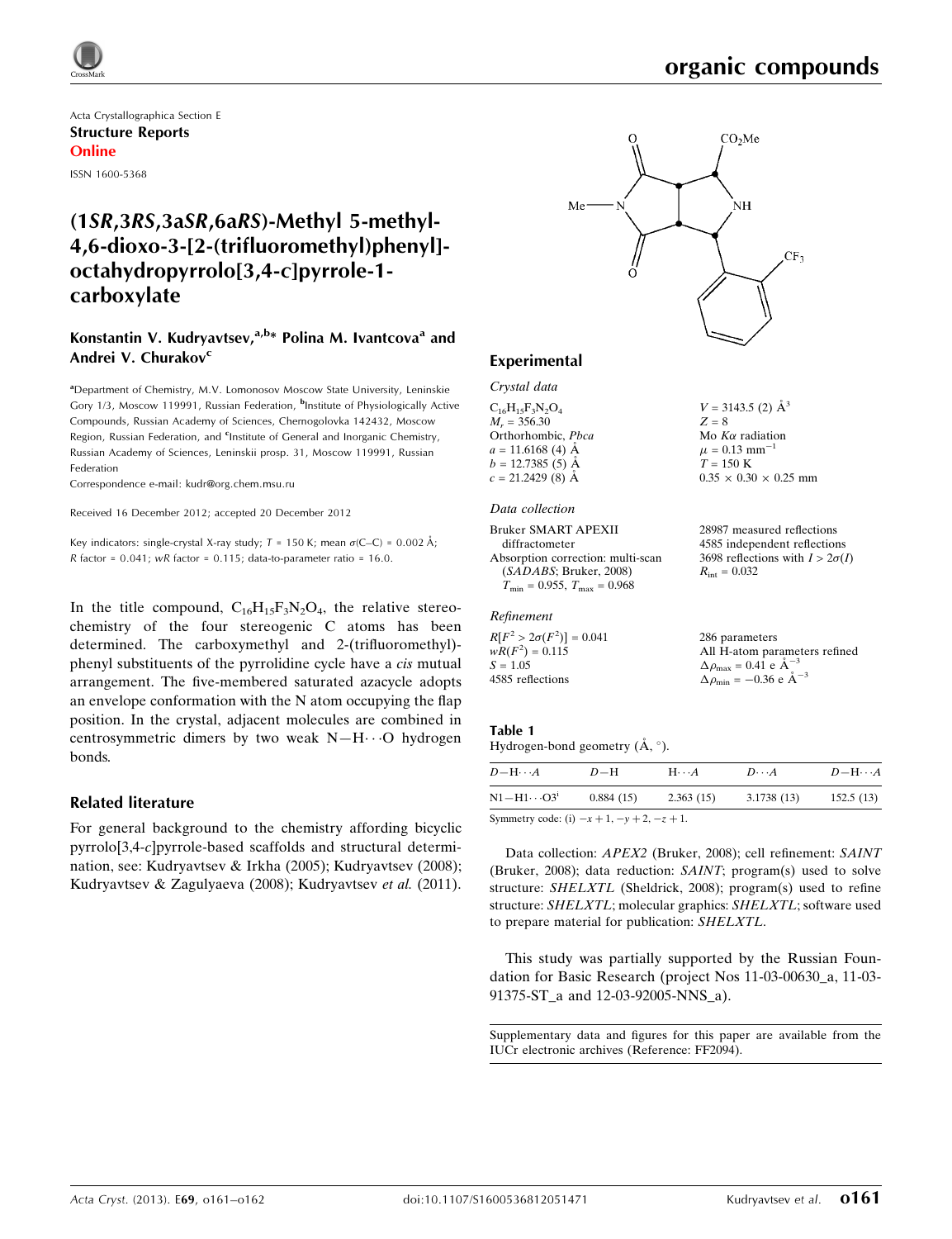#### References

- Bruker (2008). APEX2, SADABS and SAINT[. Bruker AXS Inc., Madison,](https://scripts.iucr.org/cgi-bin/cr.cgi?rm=pdfbb&cnor=ff2094&bbid=BB1) [Wisconsin, USA.](https://scripts.iucr.org/cgi-bin/cr.cgi?rm=pdfbb&cnor=ff2094&bbid=BB1)
- [Kudryavtsev, K. V. \(2008\).](https://scripts.iucr.org/cgi-bin/cr.cgi?rm=pdfbb&cnor=ff2094&bbid=BB2) Russ. Chem. Bull. 57, 2364–2372.
- [Kudryavtsev, K. V., Churakov, A. V. & Dogan, O. \(2011\).](https://scripts.iucr.org/cgi-bin/cr.cgi?rm=pdfbb&cnor=ff2094&bbid=BB3) Acta Cryst. E67, [o3186.](https://scripts.iucr.org/cgi-bin/cr.cgi?rm=pdfbb&cnor=ff2094&bbid=BB3)

[Kudryavtsev, K. V. & Irkha, V. V. \(2005\).](https://scripts.iucr.org/cgi-bin/cr.cgi?rm=pdfbb&cnor=ff2094&bbid=BB4) Molecules, 10, 755–761.

- [Kudryavtsev, K. V. & Zagulyaeva, A. A. \(2008\).](https://scripts.iucr.org/cgi-bin/cr.cgi?rm=pdfbb&cnor=ff2094&bbid=BB5) Russ. J. Org. Chem. 44, 378– [387.](https://scripts.iucr.org/cgi-bin/cr.cgi?rm=pdfbb&cnor=ff2094&bbid=BB5)
- [Sheldrick, G. M. \(2008\).](https://scripts.iucr.org/cgi-bin/cr.cgi?rm=pdfbb&cnor=ff2094&bbid=BB6) Acta Cryst. A64, 112–122.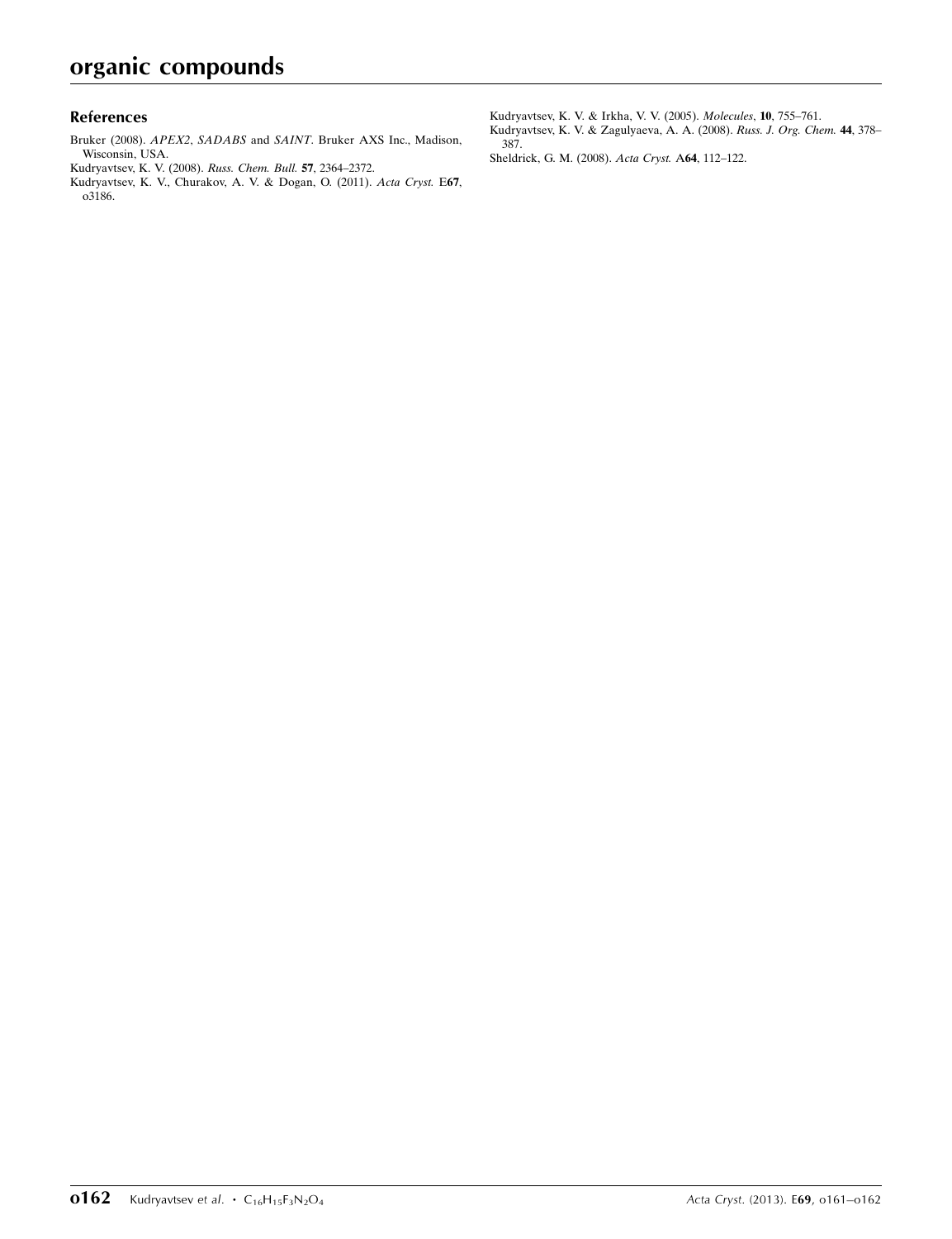## **supporting information**

*Acta Cryst.* (2013). E**69**, o161–o162 [doi:10.1107/S1600536812051471]

## **(1***SR***,3***RS***,3a***SR***,6a***RS***)-Methyl 5-methyl-4,6-dioxo-3-[2-(trifluoromethyl)phenyl] octahydropyrrolo[3,4-***c***]pyrrole-1-carboxylate**

### **Konstantin V. Kudryavtsev, Polina M. Ivantcova and Andrei V. Churakov**

#### **S1. Comment**

The core of the title compound is formed by two fused pyrrolidine cycles. It was effectively synthesized by the threecomponent approach developed by the authors (Fig. 1). Combination of molecular sieves and triethyamine represents an efficient reagent for performing three-component interaction of benzaldehyde, glycine ester and dipolarophile. The product X-ray structure determination indicates that cycloaddition step proceeds as *endo*-process (Fig. 2). Tetrasubstituted pyrrolidine cycle adopts envelope conformation with N1 atom occupying flap position. Amine atom N1 has trigonal pyramidal environment with the sum of valent angles equal to 329.0 °. Hydrogen atom H1 lies in axial position (relative to the mean plane of five-membered ring). As expected, dioxopyrrolidine cycle is planar within  $0.0354(7)$  Å.

In the crystal, the adjacent molecules are combined in centrosymmetric dimers by two weak  $N$ —H $\cdot\cdot$ O hydrogen bonds (Fig. 3). The same dimers were previously observed in the structure of (1*SR*,3*RS*,3a*SR*,6a*RS*-methyl 5-methyl-4,6 dioxo-3-phenyloctahydropyrrolo [3,4-*c*]pyrrole-1-carboxylate (Kudryavtsev & Zagulyaeva, 2008).

#### **S2. Experimental**

Triethylamine (0.340 ml, 2.41 mmol) was added to the stirred mixture of 2-(trifluoromethyl)benzaldehyde (200 mg, 1.15 mmol), *N*-methylmaleimide (130 mg, 1.15 mmol), glycine methyl ester hydrochloride (158 mg, 1.30 mmol) and 4 Å molecular sieves (200 mg) in toluene under argon atmosphere. Reaction mixture was stirred for 48 h. Volatiles were removed at reduced pressure.  $CH_2Cl_2$  (50 ml) was added to the residue, resulted suspension was filtered through Celite, washed with saturated solution of NH<sub>4</sub>Cl (2  $x$  10 ml). Organic phase was dried over Na<sub>2</sub>SO<sub>4</sub>, concentrated and purified by column chromatography on silica gel 60 (particle size 0.040–0.063 mm) using CH<sub>2</sub>Cl<sub>2</sub>—MeOH (100:1) as eluent. Yield 168 mg (41%), colorless crystals, mp 183–185°C. 1 H NMR (400 MHz, CDCl3): *δ* 2.61 (s, 3H, NCH3), 3.28 (t, 1H, H-3a, *J* 8.2), 3.40 (t, 1H, H-6a, *J* 7.3), 3.64 (s, 3H, OCH3), 3.95 (d, 1H, H-1, *J* 6.7), 4.59 (d, 1H, H-3, *J* 8.6), 7.20 (t, 1H, Ar, *J* 7.6), 7.30 (t, 1H, Ar, *J* 7.6), 7.61 (d, 1H, Ar, *J* 7.6). 13C NMR (100 MHz, CDCl3): *δ* 24.94, 47.31, 48.92, 52.26, 58.89, 61.04, 123.02, 125.89, 128.06, 128.23, 131.96, 135.74, 169.84, 174.30, 175.78. Found, %: C, 54.12; H, 4.27; N, 7.78.  $C_{16}H_{15}F_3N_2O_4$ . Calculated, %: C, 53.94; H, 4.24; N, 7.86. The crystals were obtained by slow evaporation of the CDCl<sub>3</sub> solution.

#### **S3. Refinement**

All hydrogen atoms were located in a difference Fourier map and refined with isotropic thermal parameters.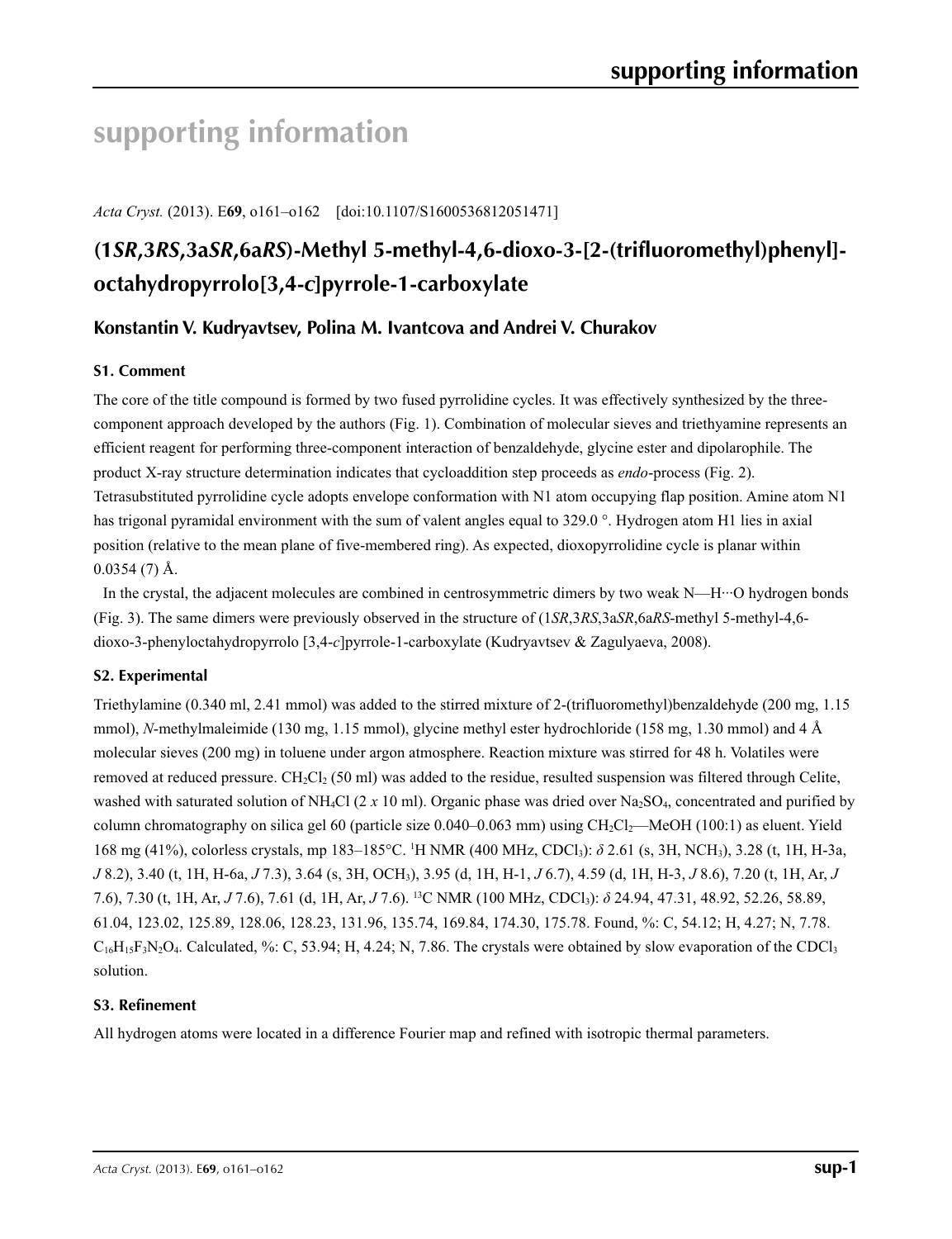

#### **Figure 2**

The molecular structure of the title compound, showing the numbering scheme adopted. Displacement ellipsoids are shown at the 50% probability level.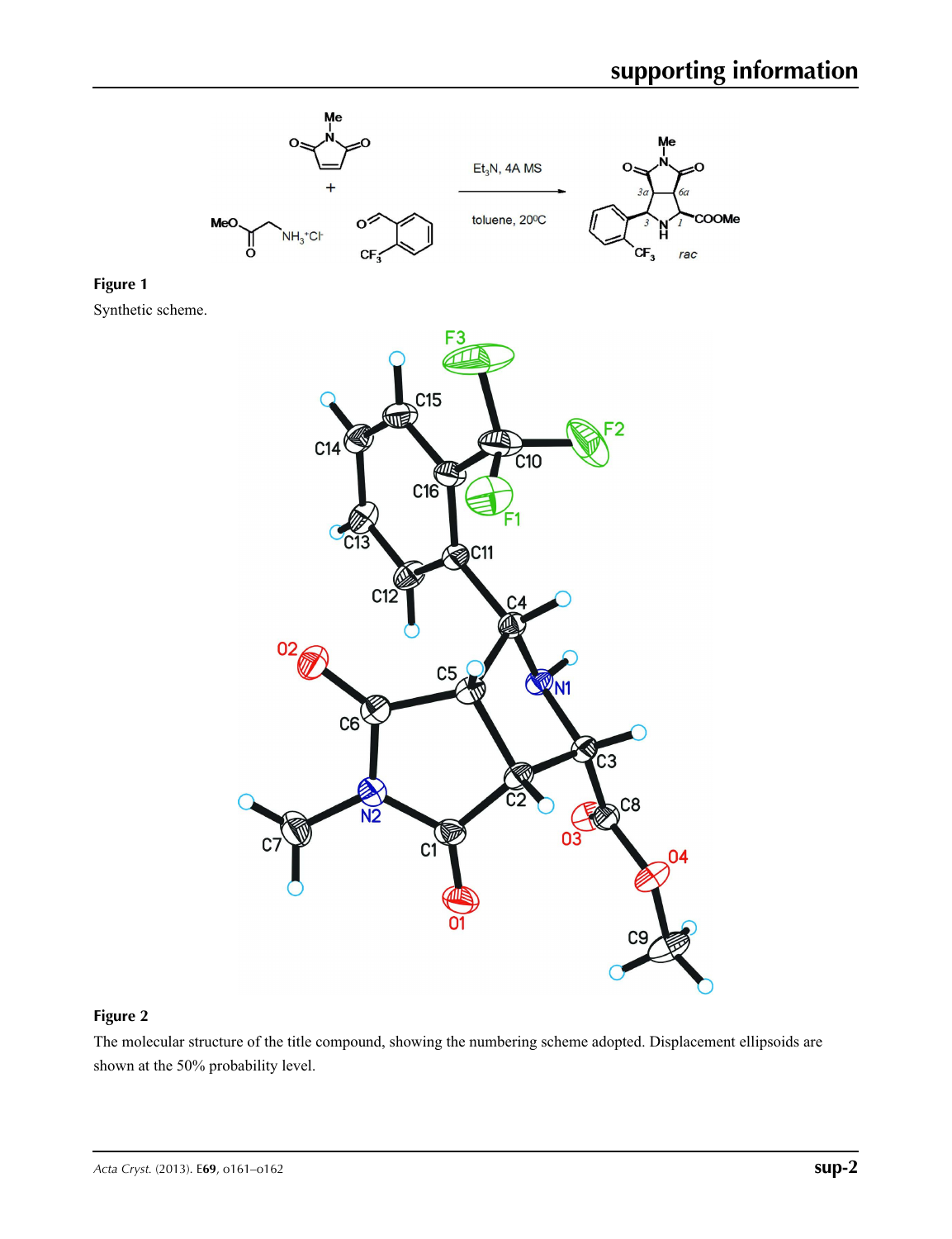

### **Figure 3**

Hydrogen-bonded dimers in the structure of the title compound. H-bonds are shown as dashed lines. [Symmetry code: (i)  $1 - x, 2 - y, 1 - z.$ 

## **(1***SR***,3***RS***,3a***SR***,6a***RS***)-Methyl 5-methyl-4,6-dioxo-3-[2-(trifluoromethyl)phenyl]octahydropyrrolo[3,4-**

### *c***]pyrrole-1-carboxylate**

| Crystal data                    |                                        |
|---------------------------------|----------------------------------------|
| $C_{16}H_{15}F_3N_2O_4$         | $F(000) = 1472$                        |
| $M_r = 356.30$                  | $D_x = 1.506$ Mg m <sup>-3</sup>       |
| Orthorhombic, Pbca              | Mo Ka radiation, $\lambda = 0.71073$ Å |
| Hall symbol: -P 2ac 2ab         | Cell parameters from 7037 reflections  |
| $a = 11.6168$ (4) Å             | $\theta$ = 2.6–30.2°                   |
| $b = 12.7385(5)$ Å              | $\mu = 0.13$ mm <sup>-1</sup>          |
| $c = 21.2429(8)$ Å              | $T = 150 \text{ K}$                    |
| $V = 3143.5$ (2) Å <sup>3</sup> | Block, colourless                      |
| $Z = 8$                         | $0.35 \times 0.30 \times 0.25$ mm      |
|                                 |                                        |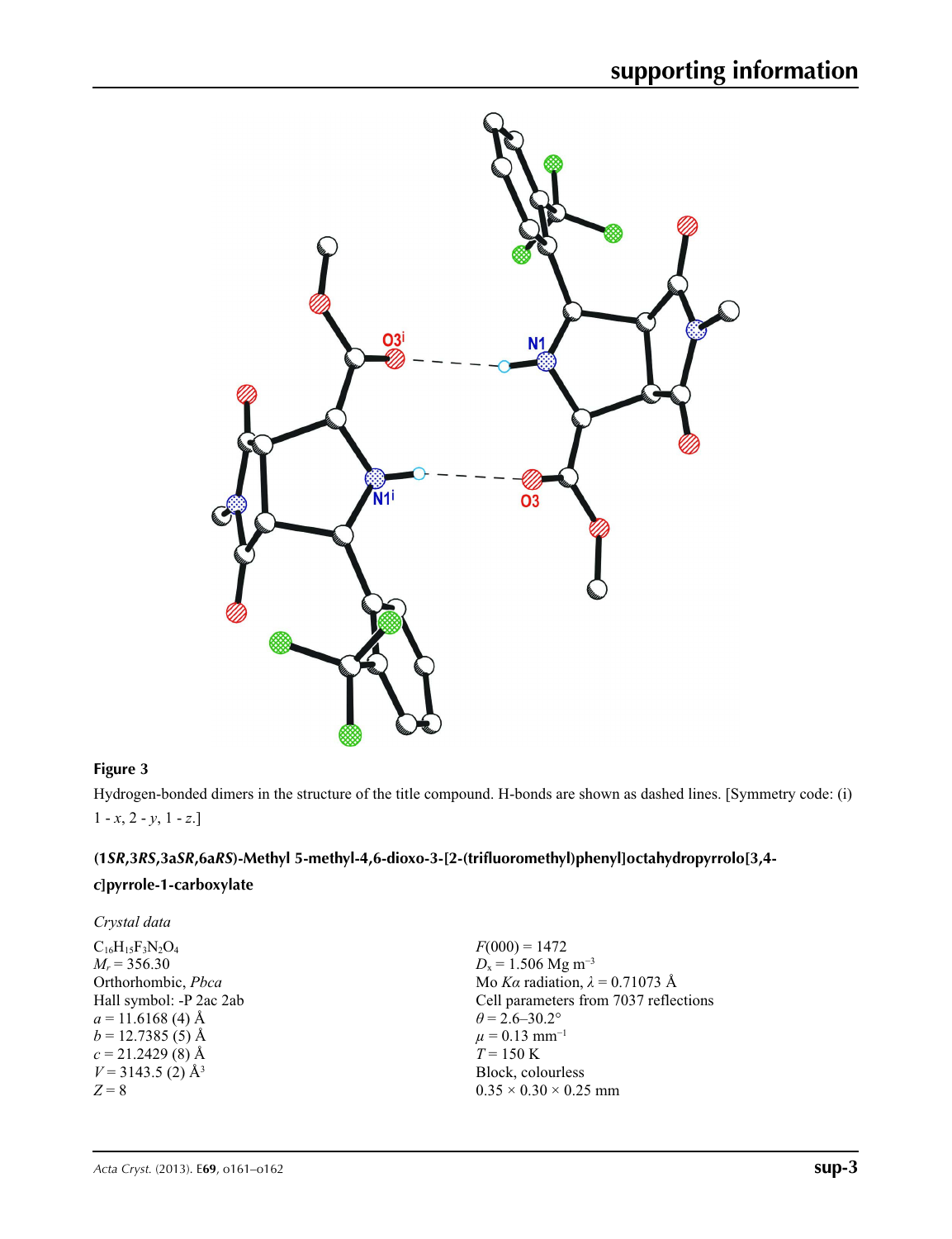*Data collection*

| Bruker SMART APEXII<br>diffractometer<br>Radiation source: fine-focus sealed tube<br>Graphite monochromator<br>$\omega$ scans<br>Absorption correction: multi-scan<br>(SADABS; Bruker, 2008)<br>$T_{\min}$ = 0.955, $T_{\max}$ = 0.968<br>Refinement | 28987 measured reflections<br>4585 independent reflections<br>3698 reflections with $I > 2\sigma(I)$<br>$R_{\text{int}} = 0.032$<br>$\theta_{\text{max}} = 30.0^{\circ}, \theta_{\text{min}} = 2.6^{\circ}$<br>$h = -16 \rightarrow 16$<br>$k = -17 \rightarrow 16$<br>$l = -29 \rightarrow 29$                                                                                      |
|------------------------------------------------------------------------------------------------------------------------------------------------------------------------------------------------------------------------------------------------------|--------------------------------------------------------------------------------------------------------------------------------------------------------------------------------------------------------------------------------------------------------------------------------------------------------------------------------------------------------------------------------------|
| Refinement on $F^2$<br>Least-squares matrix: full<br>$R[F^2 > 2\sigma(F^2)] = 0.041$<br>$wR(F^2) = 0.115$<br>$S = 1.05$<br>4585 reflections<br>286 parameters<br>0 restraints<br>Primary atom site location: structure-invariant<br>direct methods   | Secondary atom site location: difference Fourier<br>map<br>Hydrogen site location: difference Fourier map<br>All H-atom parameters refined<br>$w = 1/[\sigma^2(F_0^2) + (0.0599P)^2 + 0.958P]$<br>where $P = (F_o^2 + 2F_c^2)/3$<br>$(\Delta/\sigma)_{\text{max}} = 0.001$<br>$\Delta\rho_{\text{max}}$ = 0.41 e Å <sup>-3</sup><br>$\Delta\rho_{\rm min} = -0.36$ e Å <sup>-3</sup> |

#### *Special details*

**Geometry**. All e.s.d.'s (except the e.s.d. in the dihedral angle between two l.s. planes) are estimated using the full covariance matrix. The cell e.s.d.'s are taken into account individually in the estimation of e.s.d.'s in distances, angles and torsion angles; correlations between e.s.d.'s in cell parameters are only used when they are defined by crystal symmetry. An approximate (isotropic) treatment of cell e.s.d.'s is used for estimating e.s.d.'s involving l.s. planes.

**Refinement**. Refinement of  $F^2$  against ALL reflections. The weighted *R*-factor  $wR$  and goodness of fit *S* are based on  $F^2$ , conventional *R*-factors *R* are based on *F*, with *F* set to zero for negative  $F^2$ . The threshold expression of  $F^2 > \sigma(F^2)$  is used only for calculating *R*-factors(gt) *etc*. and is not relevant to the choice of reflections for refinement. *R*-factors based on *F*<sup>2</sup> are statistically about twice as large as those based on *F*, and *R*- factors based on ALL data will be even larger.

*Fractional atomic coordinates and isotropic or equivalent isotropic displacement parameters (Å<sup>2</sup>)* 

|                | $\mathcal{X}$ | у           | z          | $U_{\text{iso}}$ */ $U_{\text{eq}}$ |  |
|----------------|---------------|-------------|------------|-------------------------------------|--|
| N1             | 0.37232(8)    | 0.96741(8)  | 0.58121(4) | 0.01832(19)                         |  |
| N2             | 0.43578(9)    | 0.80090(8)  | 0.70073(5) | 0.0223(2)                           |  |
| O <sub>1</sub> | 0.59707(8)    | 0.90401(9)  | 0.70207(5) | 0.0323(2)                           |  |
| O <sub>2</sub> | 0.25210(8)    | 0.73656(7)  | 0.69180(4) | 0.0293(2)                           |  |
| O <sub>3</sub> | 0.60527(8)    | 1.01872(8)  | 0.56746(4) | 0.0261(2)                           |  |
| O <sub>4</sub> | 0.59604(7)    | 1.12962(7)  | 0.64969(4) | 0.0265(2)                           |  |
| F1             | 0.02339(7)    | 0.95536(7)  | 0.66222(4) | 0.0360(2)                           |  |
| F <sub>2</sub> | 0.01291(10)   | 1.04045(8)  | 0.57563(5) | 0.0519(3)                           |  |
| F3             | $-0.11317(8)$ | 0.92265(11) | 0.59782(7) | 0.0708(4)                           |  |
| C <sub>1</sub> | 0.49344(10)   | 0.89519(10) | 0.69792(5) | 0.0218(2)                           |  |
| C <sub>2</sub> | 0.40611(10)   | 0.98226(9)  | 0.68818(5) | 0.0187(2)                           |  |
| C <sub>3</sub> | 0.42693(10)   | 1.03976(9)  | 0.62520(5) | 0.0182(2)                           |  |
| C4             | 0.25821(9)    | 0.94880(9)  | 0.60901(5) | 0.0180(2)                           |  |
| C <sub>5</sub> | 0.29053(9)    | 0.92447(9)  | 0.67894(5) | 0.0187(2)                           |  |
| C <sub>6</sub> | 0.31822(10)   | 0.80982(9)  | 0.69077(5) | 0.0206(2)                           |  |
| C7             | 0.49500(13)   | 0.70166(11) | 0.71063(7) | 0.0309(3)                           |  |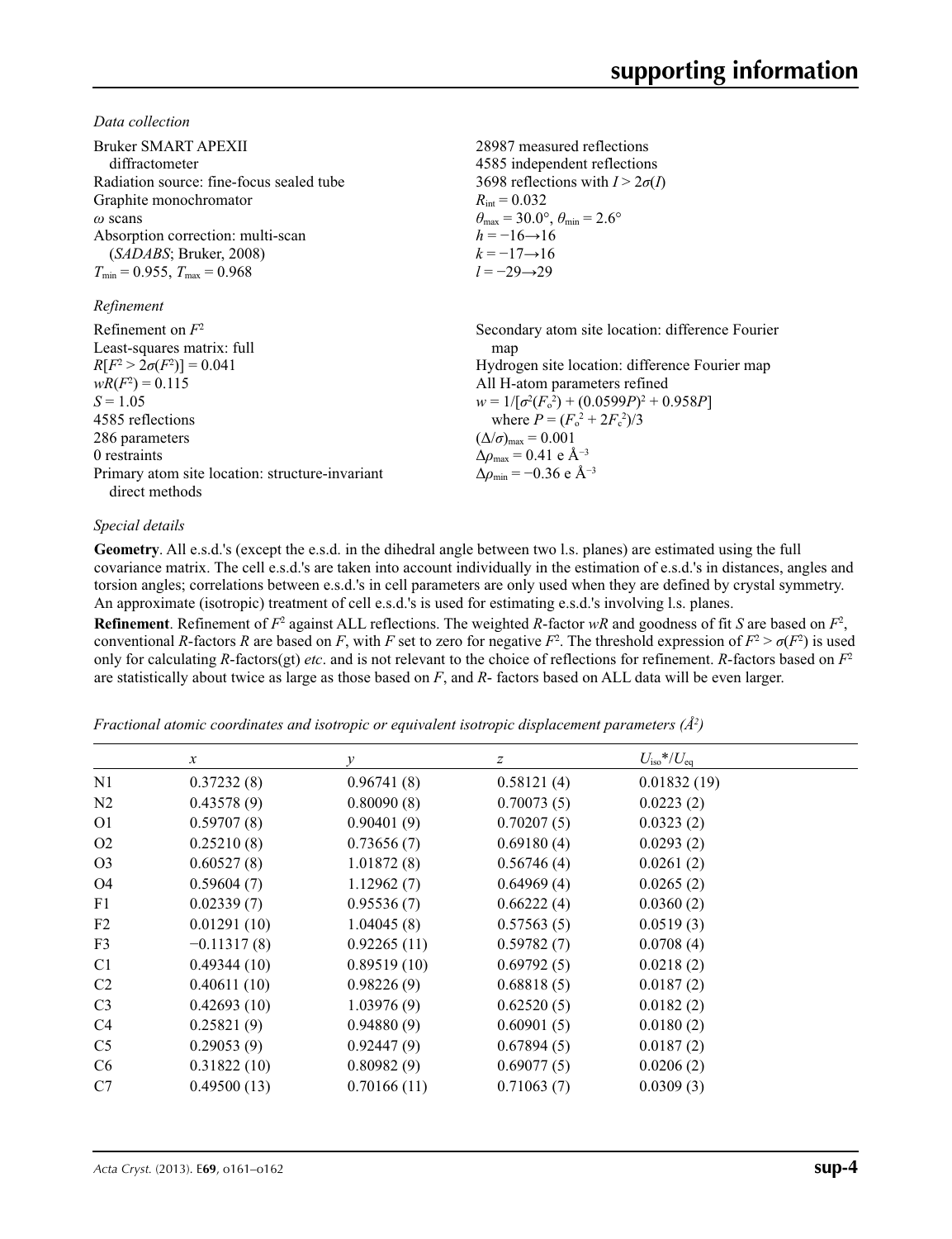| C8              | 0.55262(10)    | 1.05870(9)  | 0.60979(5) | 0.0197(2)    |
|-----------------|----------------|-------------|------------|--------------|
| C9              | 0.71865(12)    | 1.14732(14) | 0.64520(7) | 0.0352(3)    |
| C10             | $-0.00083(11)$ | 0.94442(12) | 0.60086(7) | 0.0342(3)    |
| C11             | 0.19231(9)     | 0.86470(9)  | 0.57357(5) | 0.0182(2)    |
| C12             | 0.25319(10)    | 0.78516(10) | 0.54317(6) | 0.0238(2)    |
| C13             | 0.19746(11)    | 0.70890(10) | 0.50777(6) | 0.0246(2)    |
| C14             | 0.07863(11)    | 0.70963(10) | 0.50236(6) | 0.0241(2)    |
| C15             | 0.01667(11)    | 0.78587(10) | 0.53409(6) | 0.0265(3)    |
| C16             | 0.07221(10)    | 0.86314(10) | 0.56912(6) | 0.0224(2)    |
| H <sub>4</sub>  | 0.2122(13)     | 1.0153(12)  | 0.6103(7)  | $0.023(4)$ * |
| H <sub>14</sub> | 0.0394(13)     | 0.6570(12)  | 0.4770(7)  | $0.024(4)$ * |
| H <sub>5</sub>  | 0.2277(12)     | 0.9465(11)  | 0.7074(7)  | $0.018(3)$ * |
| H1              | 0.3693(12)     | 0.9935(12)  | 0.5427(7)  | $0.021(4)$ * |
| H <sub>3</sub>  | 0.3902(13)     | 1.1102(12)  | 0.6286(7)  | $0.025(4)$ * |
| H15             | $-0.0638(14)$  | 0.7870(13)  | 0.5322(8)  | $0.034(4)$ * |
| H <sub>2</sub>  | 0.4071(13)     | 1.0292(13)  | 0.7231(7)  | $0.028(4)$ * |
| H12             | 0.3371(15)     | 0.7847(13)  | 0.5480(8)  | $0.034(4)$ * |
| H <sub>13</sub> | 0.2416(14)     | 0.6568(13)  | 0.4868(8)  | $0.032(4)$ * |
| H73             | 0.5522(17)     | 0.7131(15)  | 0.7416(10) | $0.051(5)$ * |
| H72             | 0.5263(16)     | 0.6773(15)  | 0.6724(10) | $0.048(5)$ * |
| H93             | 0.7376(17)     | 1.2026(16)  | 0.6754(9)  | $0.053(5)$ * |
| H71             | 0.4386(16)     | 0.6518(15)  | 0.7264(9)  | $0.043(5)$ * |
| H <sub>92</sub> | 0.7571(18)     | 1.0823(17)  | 0.6561(9)  | $0.052(6)$ * |
| H91             | 0.7395(18)     | 1.1612(16)  | 0.6019(10) | $0.057(6)$ * |
|                 |                |             |            |              |

*Atomic displacement parameters (Å2 )*

|                | $U^{11}$  | $L^{22}$  | $\mathcal{L}^{\beta 3}$ | $U^{12}$     | $U^{13}$     | $U^{23}$     |  |
|----------------|-----------|-----------|-------------------------|--------------|--------------|--------------|--|
| N1             | 0.0192(4) | 0.0201(5) | 0.0156(4)               | $-0.0034(3)$ | $-0.0001(3)$ | $-0.0012(3)$ |  |
| N <sub>2</sub> | 0.0226(5) | 0.0219(5) | 0.0223(4)               | $-0.0002(4)$ | $-0.0016(4)$ | 0.0028(4)    |  |
| O <sub>1</sub> | 0.0209(4) | 0.0408(6) | 0.0351(5)               | $-0.0038(4)$ | $-0.0069(4)$ | 0.0116(4)    |  |
| O2             | 0.0306(5) | 0.0260(5) | 0.0313(4)               | $-0.0092(4)$ | $-0.0024(4)$ | 0.0040(4)    |  |
| O <sub>3</sub> | 0.0235(4) | 0.0328(5) | 0.0219(4)               | $-0.0027(4)$ | 0.0024(3)    | $-0.0044(3)$ |  |
| O <sub>4</sub> | 0.0226(4) | 0.0287(5) | 0.0282(4)               | $-0.0085(4)$ | 0.0013(3)    | $-0.0080(4)$ |  |
| F1             | 0.0303(4) | 0.0427(5) | 0.0349(4)               | 0.0047(3)    | 0.0050(3)    | $-0.0139(4)$ |  |
| F2             | 0.0706(7) | 0.0358(5) | 0.0493(6)               | 0.0292(5)    | $-0.0191(5)$ | $-0.0091(4)$ |  |
| F3             | 0.0184(4) | 0.0833(8) | 0.1107(10)              | 0.0122(5)    | $-0.0119(5)$ | $-0.0622(8)$ |  |
| C <sub>1</sub> | 0.0222(5) | 0.0272(6) | 0.0162(5)               | $-0.0026(4)$ | $-0.0030(4)$ | 0.0019(4)    |  |
| C <sub>2</sub> | 0.0199(5) | 0.0206(5) | 0.0157(4)               | $-0.0035(4)$ | 0.0002(4)    | $-0.0033(4)$ |  |
| C <sub>3</sub> | 0.0191(5) | 0.0176(5) | 0.0178(4)               | $-0.0020(4)$ | $-0.0002(4)$ | $-0.0017(4)$ |  |
| C4             | 0.0169(5) | 0.0184(5) | 0.0185(5)               | $-0.0004(4)$ | 0.0001(4)    | $-0.0024(4)$ |  |
| C <sub>5</sub> | 0.0172(5) | 0.0215(5) | 0.0174(4)               | $-0.0020(4)$ | 0.0016(4)    | $-0.0021(4)$ |  |
| C <sub>6</sub> | 0.0223(5) | 0.0235(6) | 0.0161(5)               | $-0.0027(4)$ | 0.0010(4)    | 0.0000(4)    |  |
| C7             | 0.0309(7) | 0.0268(7) | 0.0352(7)               | 0.0057(5)    | $-0.0003(5)$ | 0.0065(5)    |  |
| C8             | 0.0207(5) | 0.0195(5) | 0.0189(5)               | $-0.0022(4)$ | $-0.0014(4)$ | 0.0009(4)    |  |
| C9             | 0.0232(6) | 0.0457(9) | 0.0367(7)               | $-0.0127(6)$ | 0.0005(5)    | $-0.0083(6)$ |  |
| C10            | 0.0202(6) | 0.0376(8) | 0.0448(8)               | 0.0082(5)    | $-0.0101(5)$ | $-0.0172(6)$ |  |
| C11            | 0.0182(5) | 0.0191(5) | 0.0174(5)               | $-0.0019(4)$ | $-0.0003(4)$ | $-0.0009(4)$ |  |
|                |           |           |                         |              |              |              |  |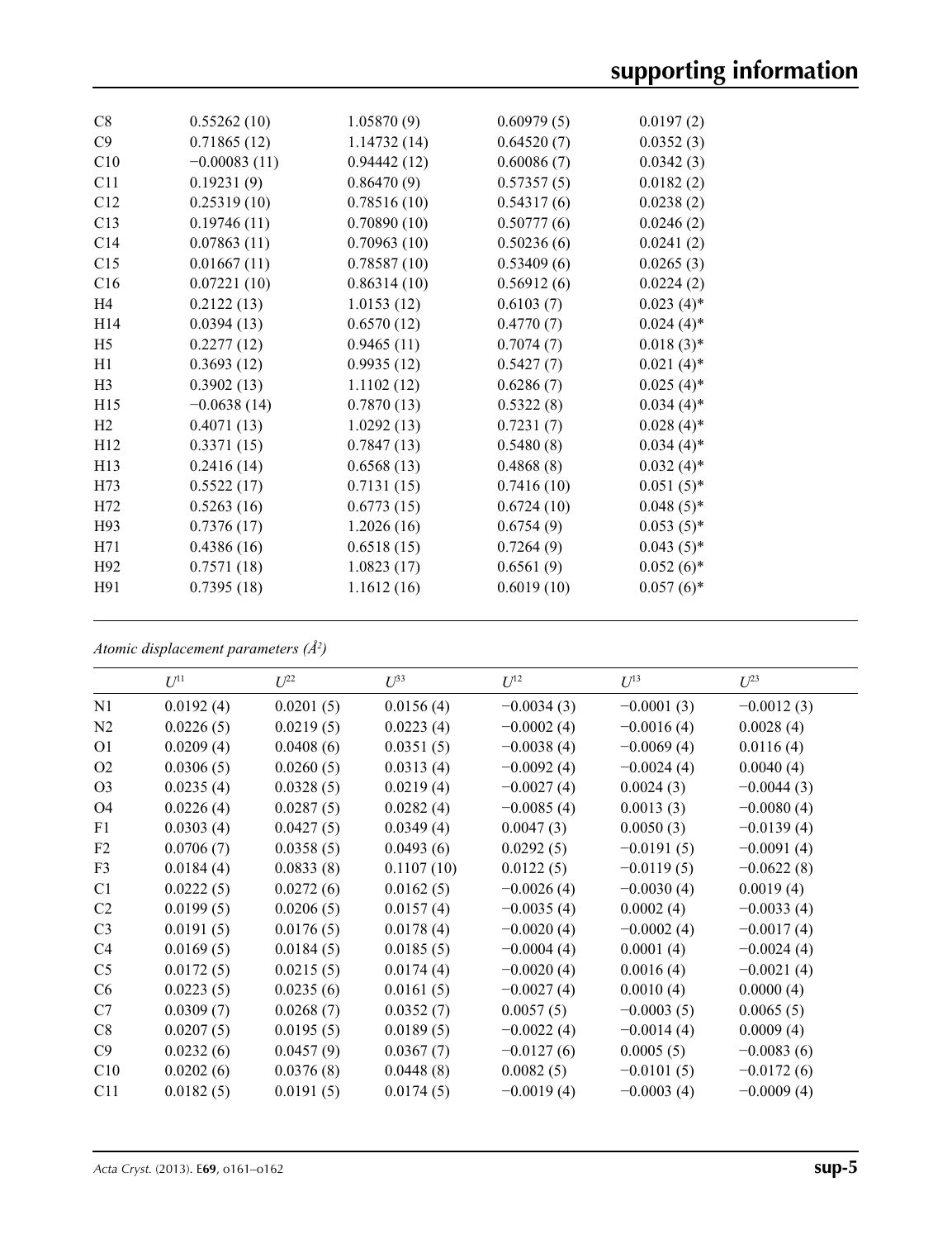# **supporting information**

| C <sub>12</sub> | 0.0186(5) | 0.0255(6) | 0.0274(5) | $-0.0036(4)$ | 0.0050(4)    | $-0.0062(4)$ |
|-----------------|-----------|-----------|-----------|--------------|--------------|--------------|
| C <sub>13</sub> | 0.0254(6) | 0.0226(6) | 0.0257(5) | $-0.0034(5)$ | 0.0065(4)    | $-0.0061(4)$ |
| C <sub>14</sub> | 0.0262(6) | 0.0228(6) | 0.0231(5) | $-0.0045(5)$ | $-0.0024(4)$ | $-0.0039(4)$ |
| C <sub>15</sub> | 0.0198(5) | 0.0290(6) | 0.0307(6) | 0.0000(5)    | $-0.0065(5)$ | $-0.0059(5)$ |
| C <sub>16</sub> | 0.0185(5) | 0.0234(6) | 0.0254(5) | 0.0036(4)    | $-0.0044(4)$ | $-0.0048(4)$ |

*Geometric parameters (Å, º)*

| $N1-C3$        | 1.4578(14) | $C4 - C5$       | 1.5633(15)  |
|----------------|------------|-----------------|-------------|
| $N1 - C4$      | 1.4704(14) | $C4 - H4$       | 1.002(15)   |
| $N1 - H1$      | 0.884(15)  | $C5-C6$         | 1.5164(17)  |
| $N2 - C1$      | 1.3766(16) | $C5 - H5$       | 0.988(14)   |
| $N2-C6$        | 1.3866(15) | $C7 - H73$      | 0.95(2)     |
| $N2-C7$        | 1.4545(16) | $C7 - H72$      | 0.94(2)     |
| $O1 - C1$      | 1.2124(14) | $C7 - H71$      | 0.972(19)   |
| $O2-C6$        | 1.2089(15) | C9-H93          | 0.98(2)     |
| $O3 - C8$      | 1.2008(14) | C9-H92          | 0.97(2)     |
| $O4 - C8$      | 1.3375(14) | $C9 - H91$      | 0.97(2)     |
| $O4-C9$        | 1.4451(15) | $C10 - C16$     | 1.4990(17)  |
| $F1 - C10$     | 1.3406(17) | $C11 - C12$     | 1.3942(16)  |
| $F2-C10$       | 1.3452(19) | $C11-C16$       | 1.3984(15)  |
| $F3 - C10$     | 1.3357(16) | $C12 - C13$     | 1.3886 (16) |
| $C1-C2$        | 1.5173(17) | $C12 - H12$     | 0.980(17)   |
| $C2-C5$        | 1.5437(15) | $C13-C14$       | 1.3852(17)  |
| $C2-C3$        | 1.5444(15) | $C13 - H13$     | 0.950(17)   |
| $C2-H2$        | 0.953(16)  | $C14 - C15$     | 1.3842(18)  |
| $C3-C8$        | 1.5157(16) | $C14 - H14$     | 0.973(15)   |
| $C3-H3$        | 0.997(16)  | $C15-C16$       | 1.3923(17)  |
| $C4 - C11$     | 1.5168(15) | $C15 - H15$     | 0.936(17)   |
|                |            |                 |             |
| $C3-M1-C4$     | 103.70(8)  | $N2 - C7 - H72$ | 110.1(12)   |
| $C3-M1-H1$     | 112.0(10)  | H73-C7-H72      | 112.3(16)   |
| $C4 - N1 - H1$ | 113.3(9)   | $N2-C7 - H71$   | 107.4(11)   |
| $C1 - N2 - C6$ | 113.64(10) | H73-C7-H71      | 109.5(16)   |
| $C1 - N2 - C7$ | 122.31(11) | H72-C7-H71      | 110.0(16)   |
| $C6 - N2 - C7$ | 124.00(11) | $O3 - C8 - O4$  | 124.67(11)  |
| $C8 - O4 - C9$ | 115.80(10) | $O3-C8-C3$      | 125.80(10)  |
| $O1 - C1 - N2$ | 124.12(12) | $O4 - C8 - C3$  | 109.51(9)   |
| $O1 - C1 - C2$ | 127.31(11) | О4-С9-Н93       | 106.9(12)   |
| $N2 - C1 - C2$ | 108.57(10) | O4-C9-H92       | 107.7(12)   |
| $C1-C2-C5$     | 104.50(9)  | Н93-С9-Н92      | 110.8(17)   |
| $C1-C2-C3$     | 111.11(9)  | O4-C9-H91       | 109.7(12)   |
| $C5-C2-C3$     | 104.61(9)  | Н93-С9-Н91      | 115.8(17)   |
| $C1-C2-H2$     | 110.2(10)  | Н92-С9-Н91      | 105.6(17)   |
| $C5-C2-H2$     | 114.1(10)  | $F3 - C10 - F1$ | 105.89(13)  |
| $C3-C2-H2$     | 112.0(10)  | $F3 - C10 - F2$ | 106.58(12)  |
| $N1-C3-C8$     | 112.42(9)  | $F1 - C10 - F2$ | 105.55(11)  |
| $N1-C3-C2$     | 100.80(9)  | F3-C10-C16      | 112.82(11)  |